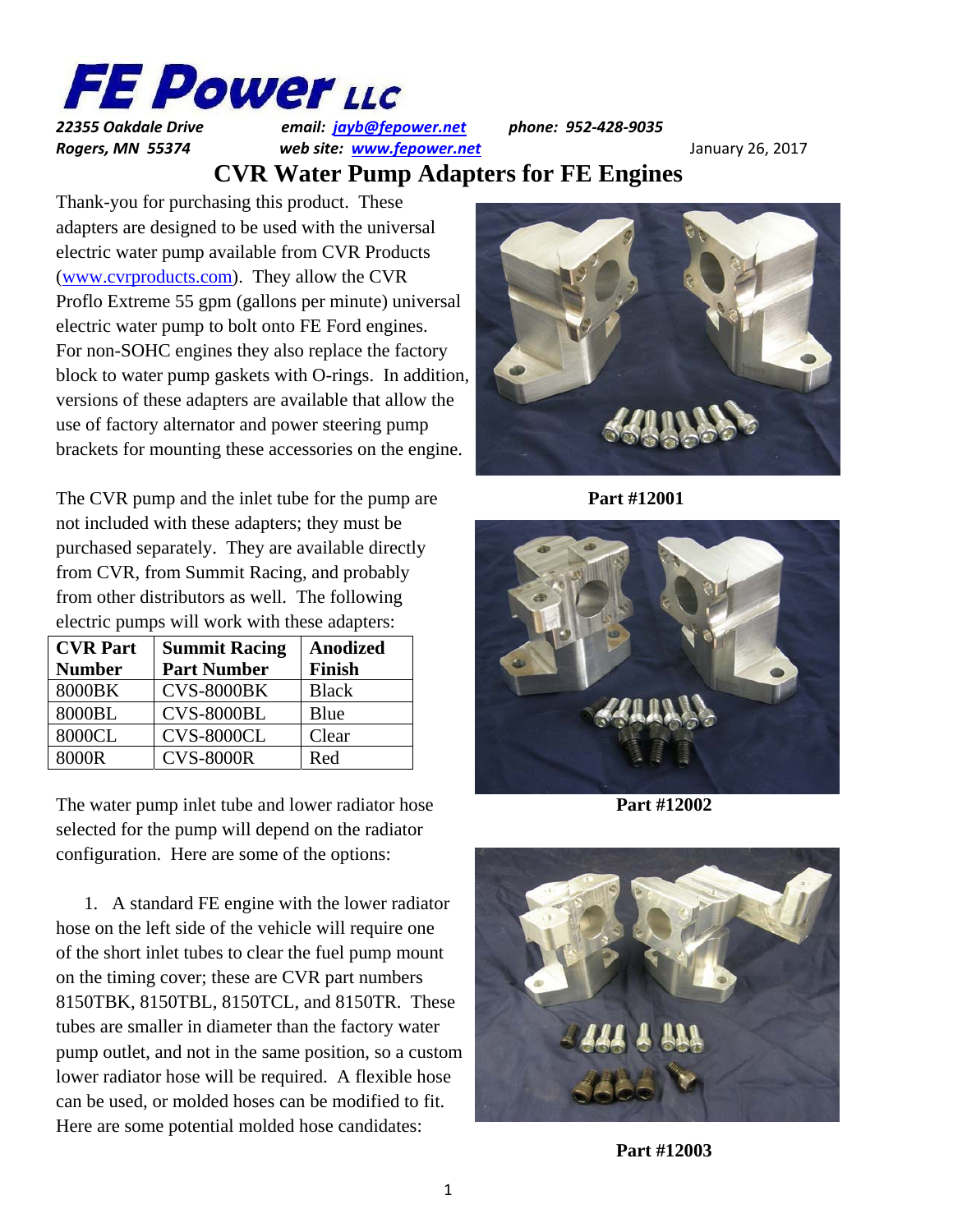

*22355 Oakdale Drive email: jayb@fepower.net phone: 952‐428‐9035* **Rogers, MN 55374** *web site: www.fepower.net media and the state of the state of the state of the state of the state of the state of the state of the state of the state of the state of the state of the state of t* 

- A Dayco 70782 hose (available from Summit Racing), with about 6" cut off the water pump end, may fit with a stock type radiator. This hose may not work with a power steering pump belt. See Photo 1 at the end of the instruction sheet.

 - A Gates 21851 hose with about 2 ½" cut off the curved end will get the hose from the CVR pump out past the fuel pump mounting boss on the timing cover. From there a steel exhaust adapter can be used to splice another hose in place going to the radiator. See Photo 2 at the end of the instruction sheet.

SOHC engines, or engines that use the FE Power #14002 timing cover, can use either a short or a long inlet tube, because the fuel pump mount on the timing cover is not in the way of the inlet.

2. For a radiator with the outlet on the right (passenger) side, such as a dual pass radiator, the inlet tube of the water pump can be mounted in the hole on the right side of the pump, and the left side hole plugged. In this case a long inlet tube for the water pump can be used, such as the CVR 8150LCL or 8175LCL. Again, a custom lower radiator hose will be required.

3. CVR also offers a #16 AN fitting that allows using a #16 AN line as the lower radiator hose. Note that in order to use these fittings on the left (driver's) side and clear the factory fuel pump mounting boss on the FE timing cover, a 45 degree #16 hose end must be used with the fitting.

| Part Number | Description                                                           |
|-------------|-----------------------------------------------------------------------|
| 12001       | Pair, machined finish, includes 8 mounting bolts and 2 O-rings, not   |
|             | for use with the factory alternator or power steering pump            |
|             | brackets.                                                             |
| 12002       | Pair, machined finish, includes 11 mounting bolts and 2 O-rings,      |
|             | for use with factory alternator brackets but not for use with factory |
|             | power steering pump bracket.                                          |
| 12003       | Pair, machined finish, includes 13 mounting bolts and 2 O-rings,      |
|             | for use with factory alternator brackets and factory power steering   |
|             | pump bracket.                                                         |
| 12004       | Pair for 427 SOHC engines, machined finish, includes 11               |
|             | mounting bolts, for use with factory alternator brackets. These       |
|             | brackets do not include O-ring grooves.                               |

The FE Power part numbers for the CVR water pump adapters and hardware are given below: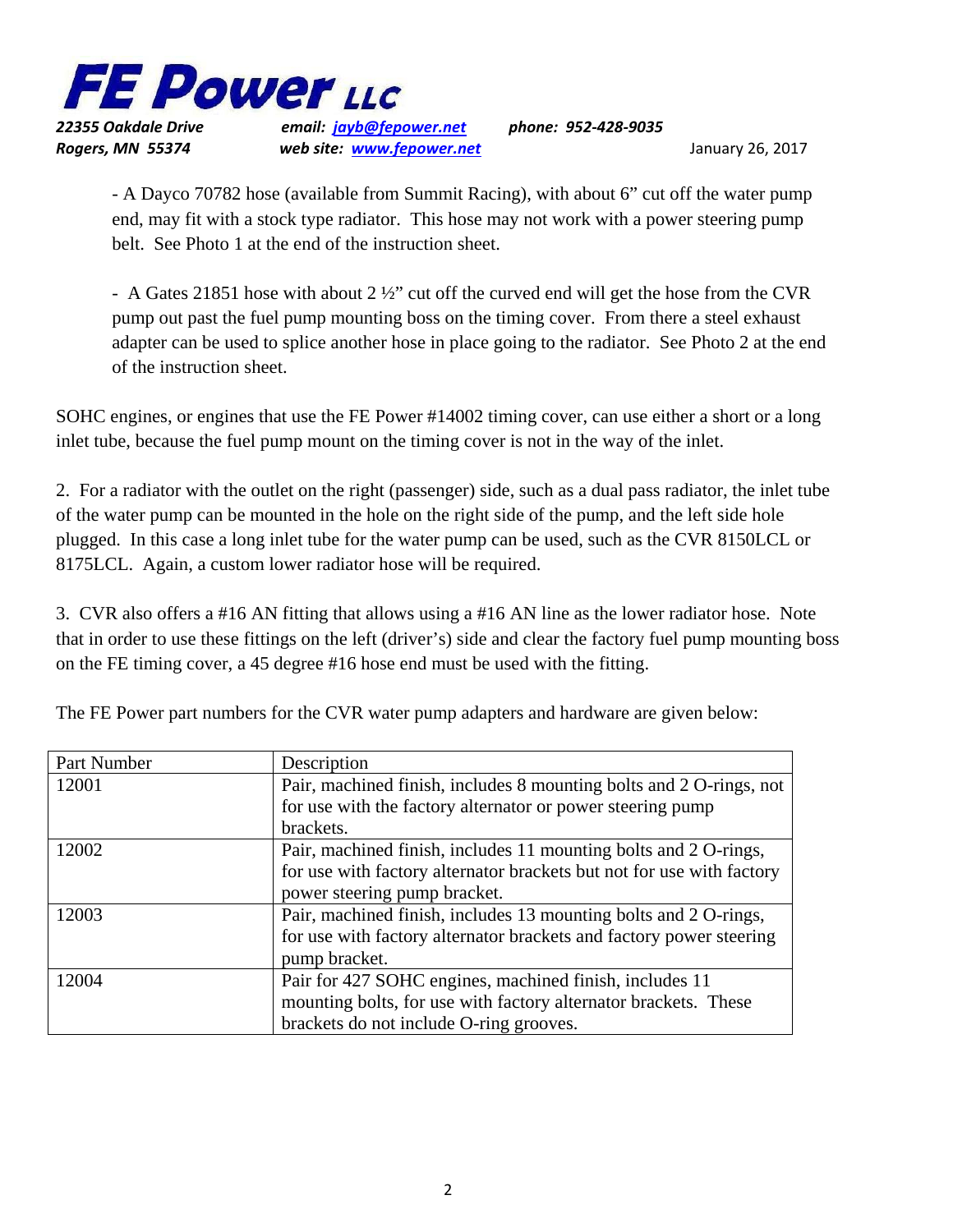

*22355 Oakdale Drive email: jayb@fepower.net phone: 952‐428‐9035 Rogers, MN 55374 web site: www.fepower.net* January 26, 2017

## **Installation Instructions:**

- 1. Using the 8 supplied Allen head cap screws, mount the adapters to the CVR pump. It's a good idea to use a thin coat of silicone sealer on the adapter's mating surface, and some blue Loctite on the threads of the cap screws. (Note for parts 12002, 12003 and 12004: One of the Allen head cap screws included has a shorter head, and it came tie wrapped in place on the right side adapter. This cap screw must stay in this location; screws with taller heads will interfere with the factory alternator bracket.)
- 2. Install the inlet tube on the CVR pump on the side that you need it, and plug the other inlet opening with the plug CVR provides with the pump.
- 3. Remove the stock water pump from the engine. Clean the water pump mounting surface on the block. Remove all traces of gaskets and sealer, and go over the sealing area with some fine sandpaper or a Scotchbrite pad to smooth out the surface. If there are deep pits in this surface, the O-rings may not seal; in this case normal gaskets and sealer will have to be used. Remove the O-rings if you must use gaskets.
- 4. Plug the small water bypass tube that goes from the intake manifold to the factory water pump. If this tube is threaded into the intake manifold, it can be unscrewed and plugged with a pipe plug. If it is pressed in, in some cases the tube can be removed; it can be plugged with a small diameter frost plug, or the hole in the manifold can be tapped and plugged with a pipe plug. Alternatively, a short length of 5/8" heater hose can be pushed onto the tube, a short piece of 5/8" diameter metal bar can be installed into the end of the heater hose, and the assembly clamped with hose clamps. (Note: With the bypass tube plugged, there will be no water circulation in the engine until the thermostat opens. If it is desired to maintain some water flow through the engine even when the thermostat is closed, a 1/8" hole can be drilled in the thermostat's outer ring, so water can bypass the thermostat and flow through the cooling system. If you position this hole at 12 o'clock when you install the thermostat, air can escape the engine while it is being filled, eliminating air pockets in the cooling system.)
- 5. Make sure the O-rings are properly installed in the grooves of the adapters, and bolt the CVR water pump assembly onto the engine using four  $3/8-16$  1" long or 1.25" long bolts (not included). Make sure that you use sealer on the threads of the lower right (passenger side) bolt, since this bolt is threaded into the engine's water jacket. If the block surface is pitted, you may also want to use a thin coat of silicone sealer on the block prior to installing the pump.
- 6. Fill the cooling system with water and check for leaks.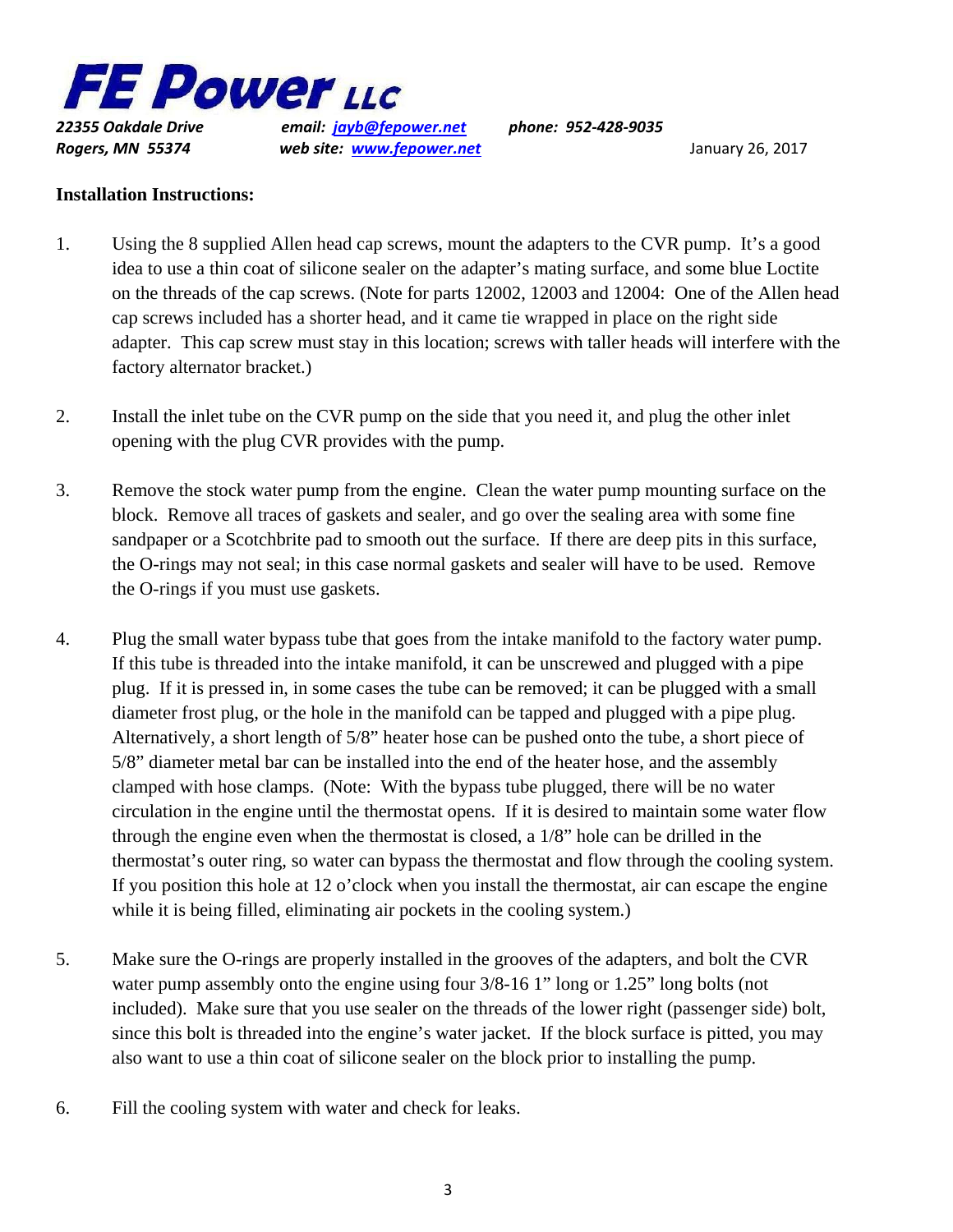

*22355 Oakdale Drive email: jayb@fepower.net phone: 952‐428‐9035* **Rogers, MN 55374** *web site: www.fepower.net* **<b>***members and the site of the site of the site of the site of the site of the site of the site of the site of the site of the site of the site of the site of the site of* 

- 7. If you will be using the factory alternator brackets, take the factory bracket and trim it to remove the notch as shown in Figure 1. Figure 1 from this instruction sheet can be cut out and used as a template to locate the notch on the bracket. Once the notch is removed, bolt the bracket onto the right side water pump adapter with the supplied 3/8-16 ½" Allen head bolts. Also, bolt the factory alternator adjustment arm onto the right side adapter with the third 3/8-16 ½" Allen head bolt; see Photo 3. Install a belt between the crank pulley and the alternator; the belt shown in Figure 4 is Napa number 25-7385. This belt is 39 1/8" long.
- 8. If you will be using the factory power steering pump bracket, install the bracket on the left side adapter with the supplied 3/8-16 ½" Allen head bolts; See Photo 4. A stock power steering belt can be used, or Napa number 25-7410 will also work. This belt is 41 5/8" long.

Good luck on the installation, and thanks again for purchasing this product!



**Photo 1 – Modified Dayco 70782 hose installed on CVR Pump**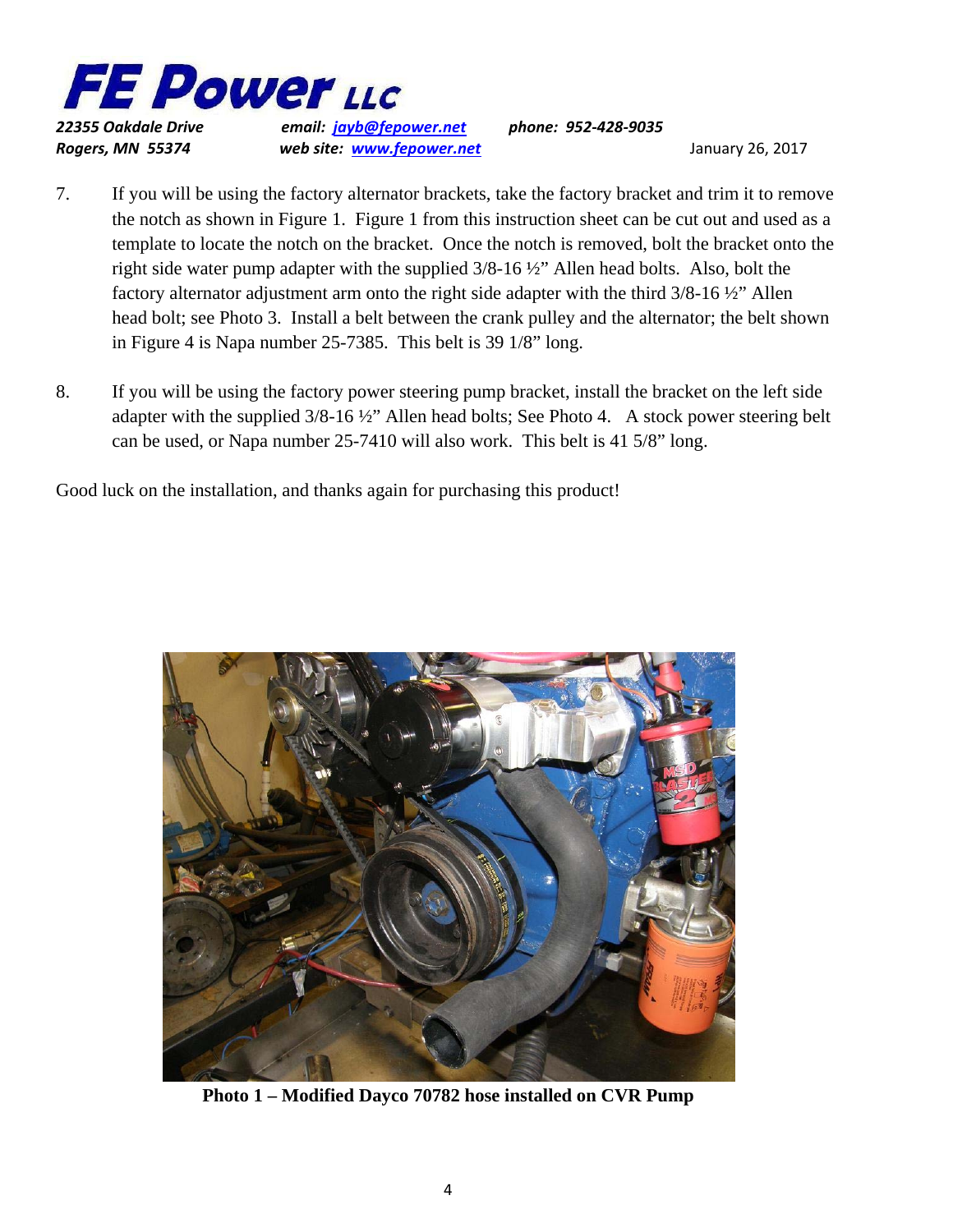

*22355 Oakdale Drive email: jayb@fepower.net phone: 952‐428‐9035* **Rogers, MN 55374** *web site: www.fepower.net mediation**Standary 26, 2017**Mediation**Mediation**Web site:* **<b>***www.fepower.net mediation**Mediation**Mediation**Mediation**Mediation**Mediation**Mediat* 



**Photo 2 – Modified Gates 21851 hose installed on CVR Pump** 



**Figure 1 – Modification to Factory Alternator Bracket**